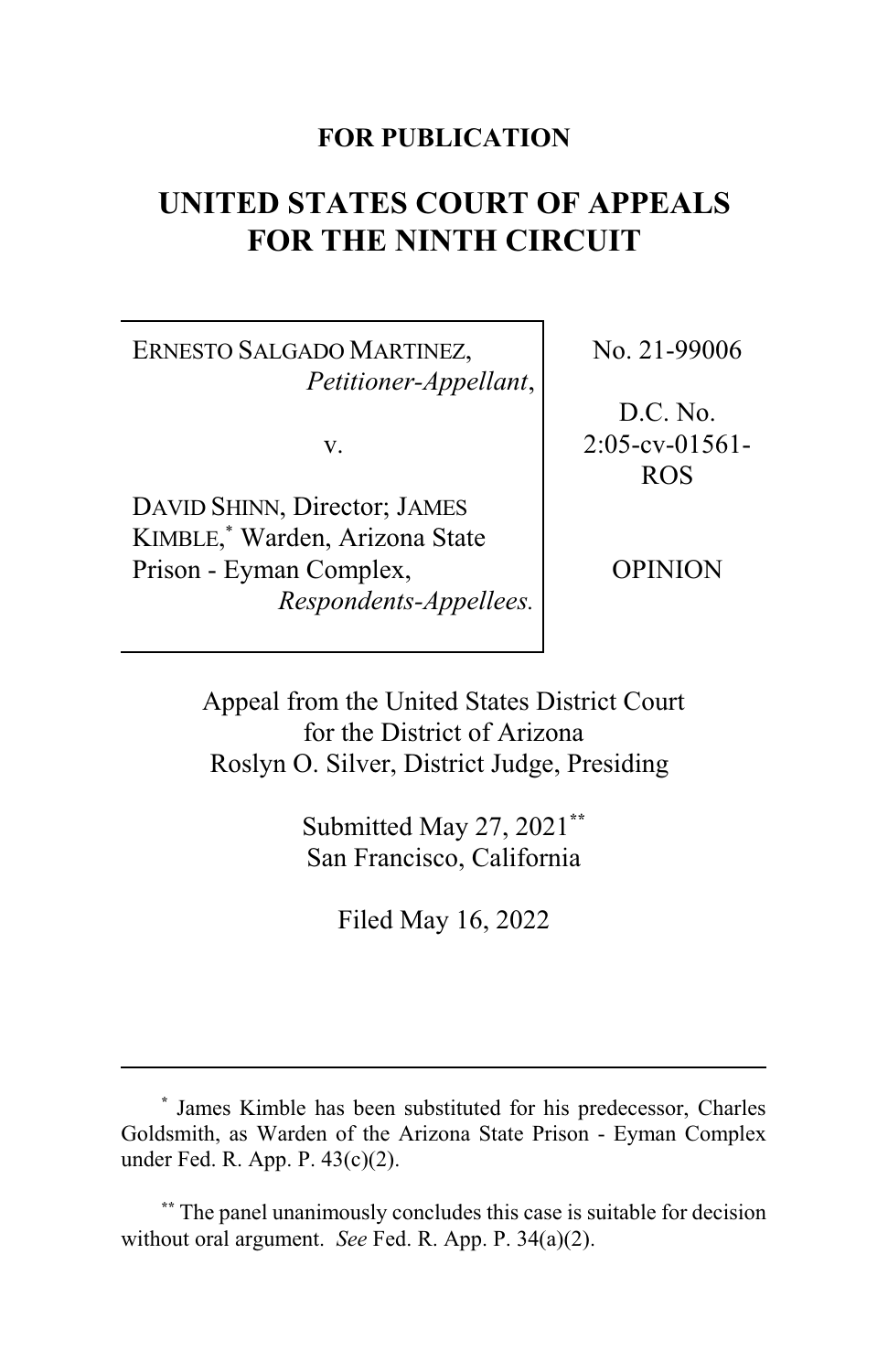Before: M. Margaret McKeown, William A. Fletcher, and Milan D. Smith, Jr., Circuit Judges.

Per Curiam Opinion

### **SUMMARY\*\*\***

#### **Habeas Corpus / Fed. R. Civ. P. 60(b)**

The panel denied Ernesto Salado Martinez's request for a certificate of appealability (COA) that would allow Martinez to challenge the district court's denial of his Fed. R. Civ. P. 60(b)(6) motion for relief from final judgment, in a case in which this court previously denied Martinez's federal habeas corpus petition under 28 U.S.C. § 2254.

Martinez was convicted of first-degree murder of an Arizona police officer after a jury trial in 1997 and was sentenced to death by the state court.

Martinez moved in the district court under Rule 60(b)(6) for additional discovery to develop (1) a potential claimunder *Napue v. Illinois*, 360 U.S. 264 (1959), that the prosecution knowingly elicited false testimony; and (2) a potential claim of actual innocence after a witness's apparent recantation of key guilt-phase testimony.

This summary constitutes no part of the opinion of the court. It has been prepared by court staff for the convenience of the reader.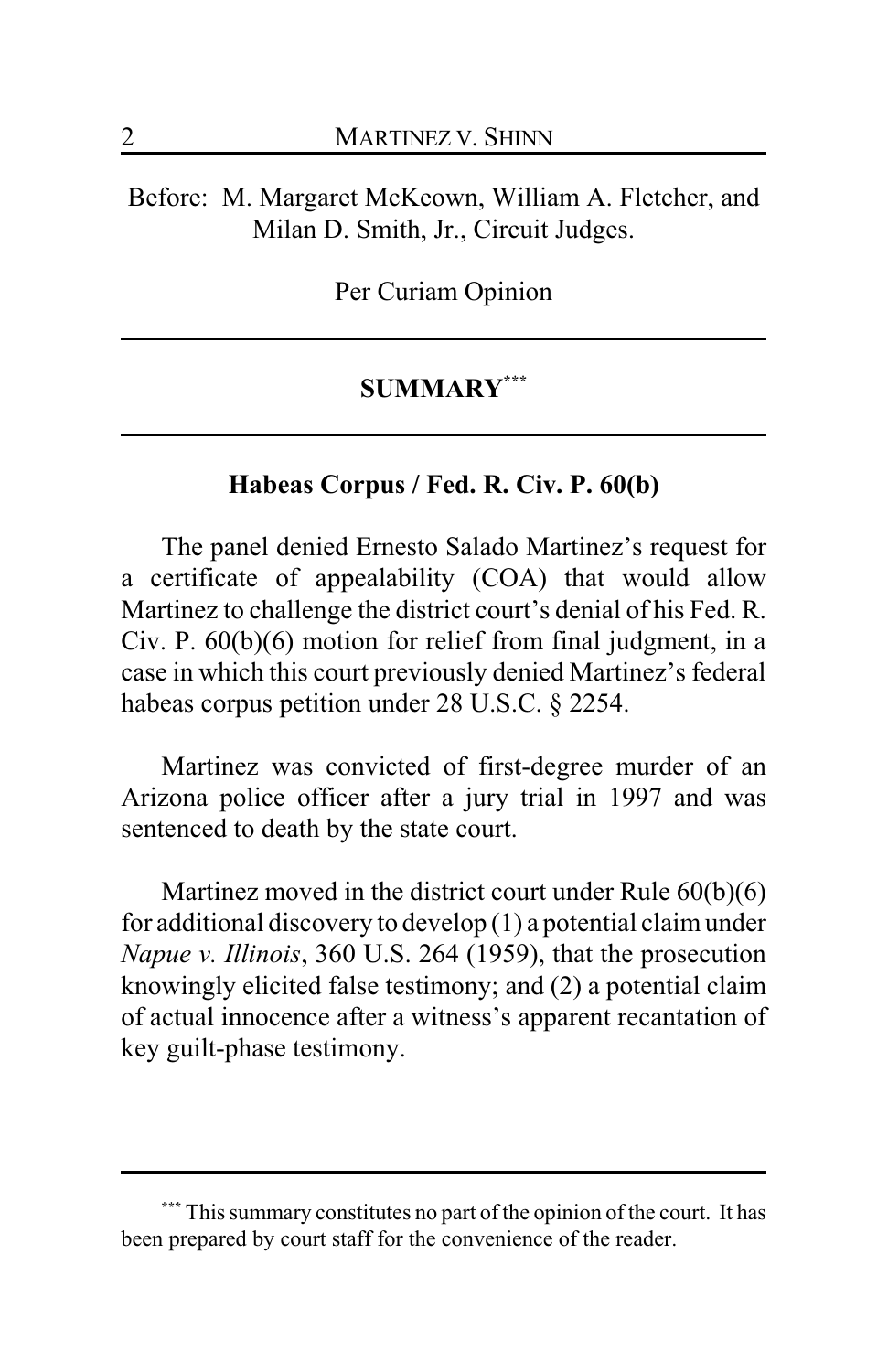Martinez relied on *Mitchell v. United States*, 958 F.3d 775 (9th Cir. 2020), for two propositions: (1) that *Mitchell* provided the district court with jurisdiction to consider his motion for discovery to develop the potential *Napue* and actual innocence claims under Rule 60(b)(6) because the motion is not a disguised second or successive petition; and (2) that *Mitchell* constitutes an extraordinary change in the law governing post-judgment requests for discovery and therefore authorizes the district court to grant his motion under Rule 60(b)(6).

The panel agreed with Martinez that, under *Mitchell*, the district court had jurisdiction to consider his Rule 60(b)(6) motion for discovery to develop potential claims, and correctly declined to dismiss the motion as a disguised second or successive petition.

Applying the factors set forth in *Phelps v. Alameida*, 569 F.3d 1120 (9th Cir. 2009), the panel found that the holding in *Mitchell*, which did not disturb the underlying rules governing the discovery that Martinez seeks, did not constitute an extraordinary circumstance justifying relieffrom final judgment under Rule 60(b)(6). Because no reasonable jurist would disagree with the district court's decision to deny the Rule  $60(b)(6)$  motion, the panel declined to grant Martinez's requested COA.

### **COUNSEL**

Jon M. Sands, Federal Public Defender; Timothy M. Gabrielsen, Assistant Federal Public Defender; Office of the Federal Public Defender, Tucson, Arizona; for Petitioner-Appellant.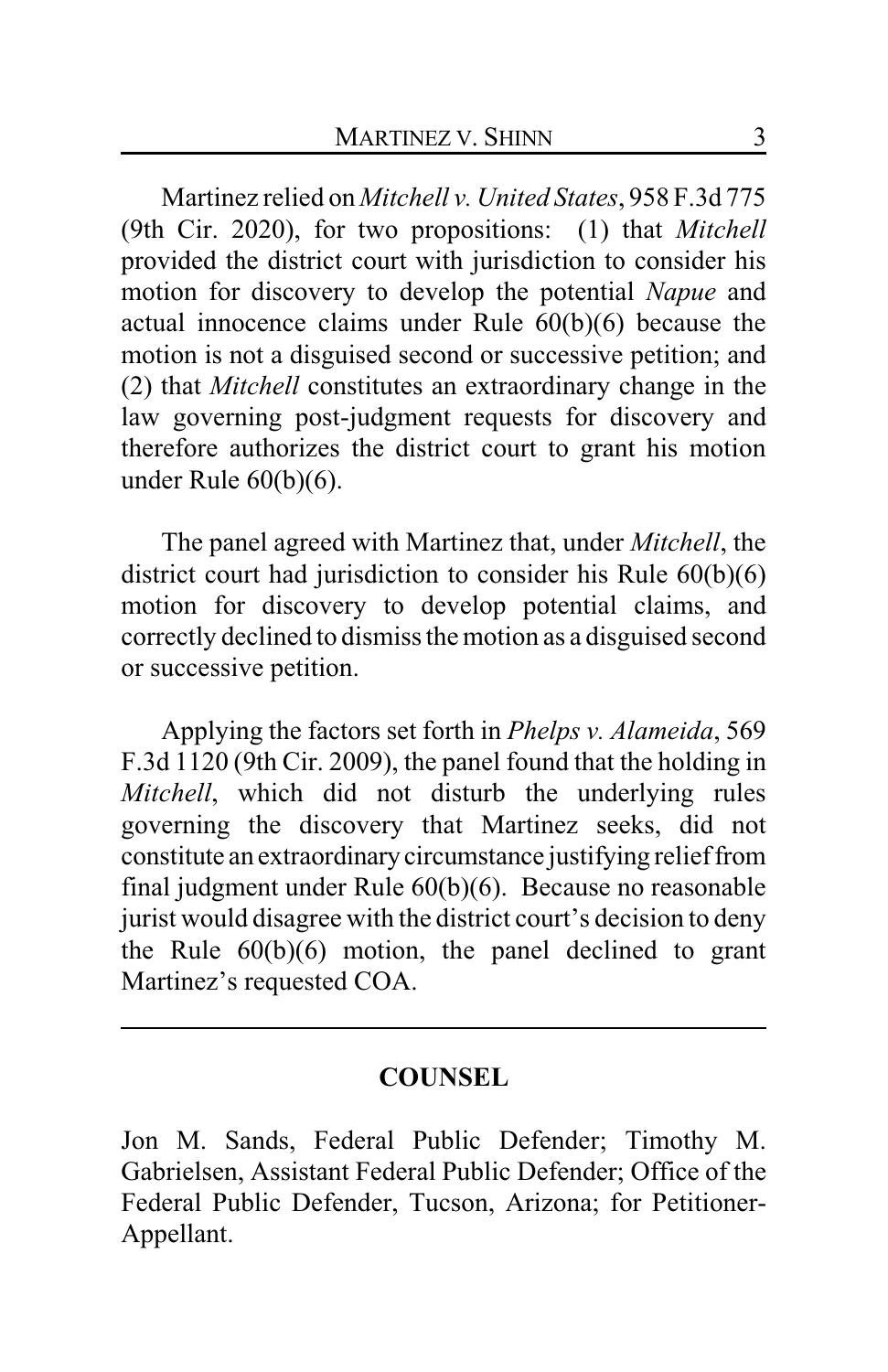Mark Brnovich, Attorney General; Lacy Stover Gard, Deputy Solicitor General/Chief of Capital Litigation; Laura P. Chiasson, Assistant Attorney General; Office of the Attorney General, Tucson, Arizona; for Respondents-Appellees.

### **OPINION**

PER CURIAM:

Ernesto Salgado Martinez moves for a certificate of appealability ("COA") that would allow him to challenge the district court's denial of his Rule  $60(b)(6)$  motion for relief from final judgment. Martinez was convicted of first-degree murder of an Arizona police officer after a jury trial in 1997 and was sentenced to death by the state court. We affirmed the district court's denial of his federal habeas corpus petition under 28 U.S.C. § 2254. *See Martinez v. Ryan*, 926 F.3d 1215 (9th Cir. 2019).

After we affirmed the district court's denial, Martinez moved in the district court under Rule 60(b)(6) for additional discovery to develop (1) a potential claim under *Napue v. Illinois*, 360 U.S. 264 (1959), that the prosecution knowingly elicited false testimony from witness Detective Douglas Beatty about the condition of the ignition of the stolen car Martinez was driving at the time of the crime; and (2) a potential claim of actual innocence after the apparent recantation of key guilt-phase testimony by his acquaintance Oscar Fryer. Martinez argued in the district court that our decision in *Mitchell v. United States*, 958 F.3d 775 (9th Cir. 2020), is a change of law that constitutes an "extraordinary circumstance," permitting him to reopen his final judgment and obtain the requested discovery.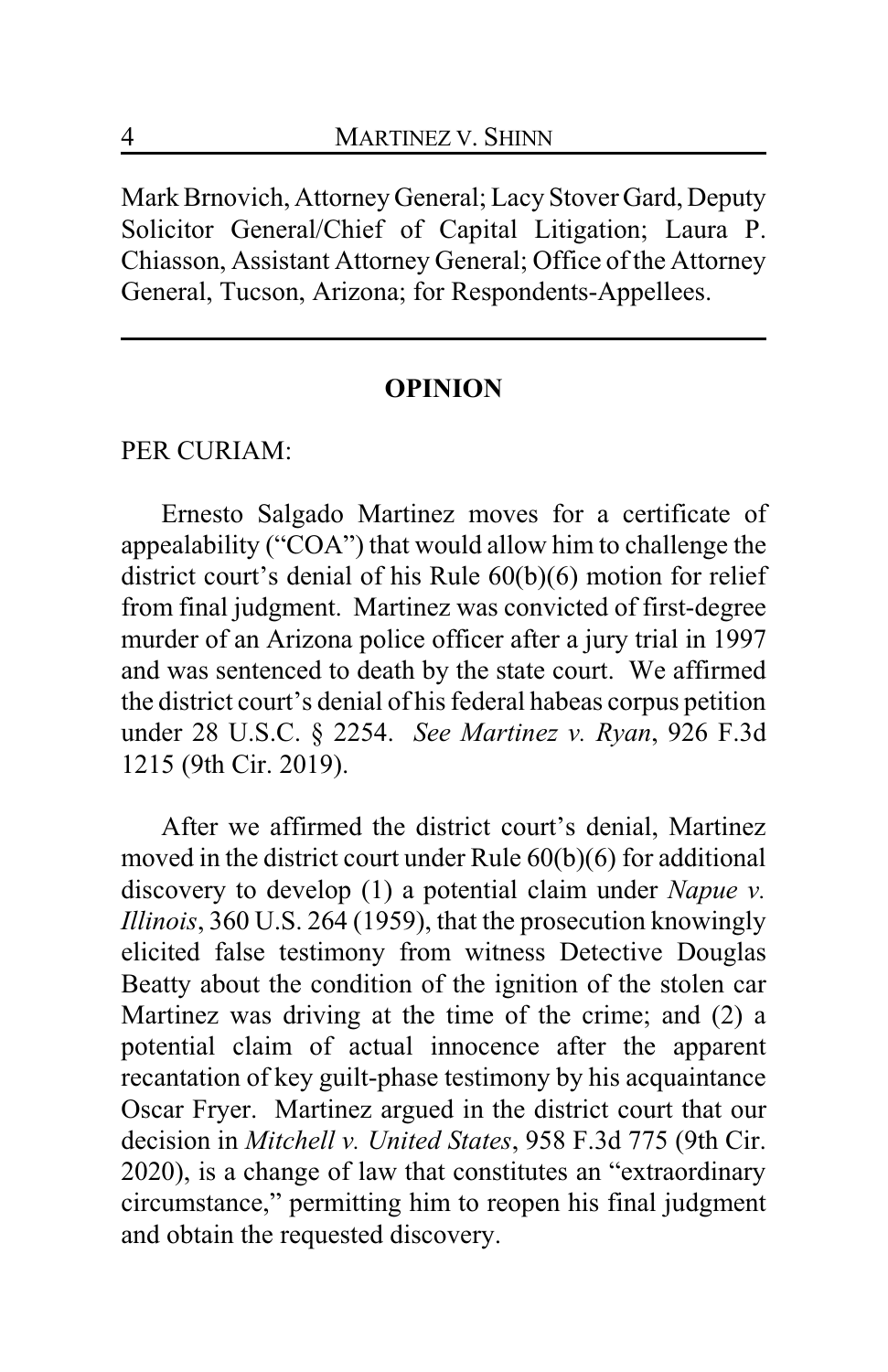The district court denied Martinez's Rule 60(b)(6) motion and declined to issue a COA. The court also denied Martinez's motion for reconsideration. Because no reasonable jurist could find that *Mitchell* constitutes an extraordinary circumstance justifying the reopening of his final judgment under Rule 60(b)(6), we deny Martinez's request for a COA.

### I. Background

### A. Factual Background

In August 1995, Martinez drove fromCalifornia to Globe, Arizona, to visit friends and family in a stolen blue Monte Carlo with stolen license plates registered to another car. Martinez had an outstanding felony warrant for his arrest in Arizona. He met a friend, Oscar Fryer, in Globe. Fryer testified at trial that he spoke with Martinez for half an hour at a carwash while sitting inside his Monte Carlo, and that Martinez showed him a .38 caliber handgun with tape wrapped around the handle. Precisely what Martinez said to Fryer during this conversation is now disputed and is a subject of his instant motion.

A few days later, on August 15, Martinez left Globe and drove to Payson, Arizona, on the Beeline Highway. At approximately 11:30 am, Martinez bought gas at a Circle K in Payson and drove south toward Phoenix, Arizona. Driving at a high rate of speed, he passed several cars, including one driven by Steve and Susan Ball, who noticed his blue Monte Carlo.

Officer Robert Martin pulled Martinez over at Milepost 195. The Balls drove past them and saw Officer Martin's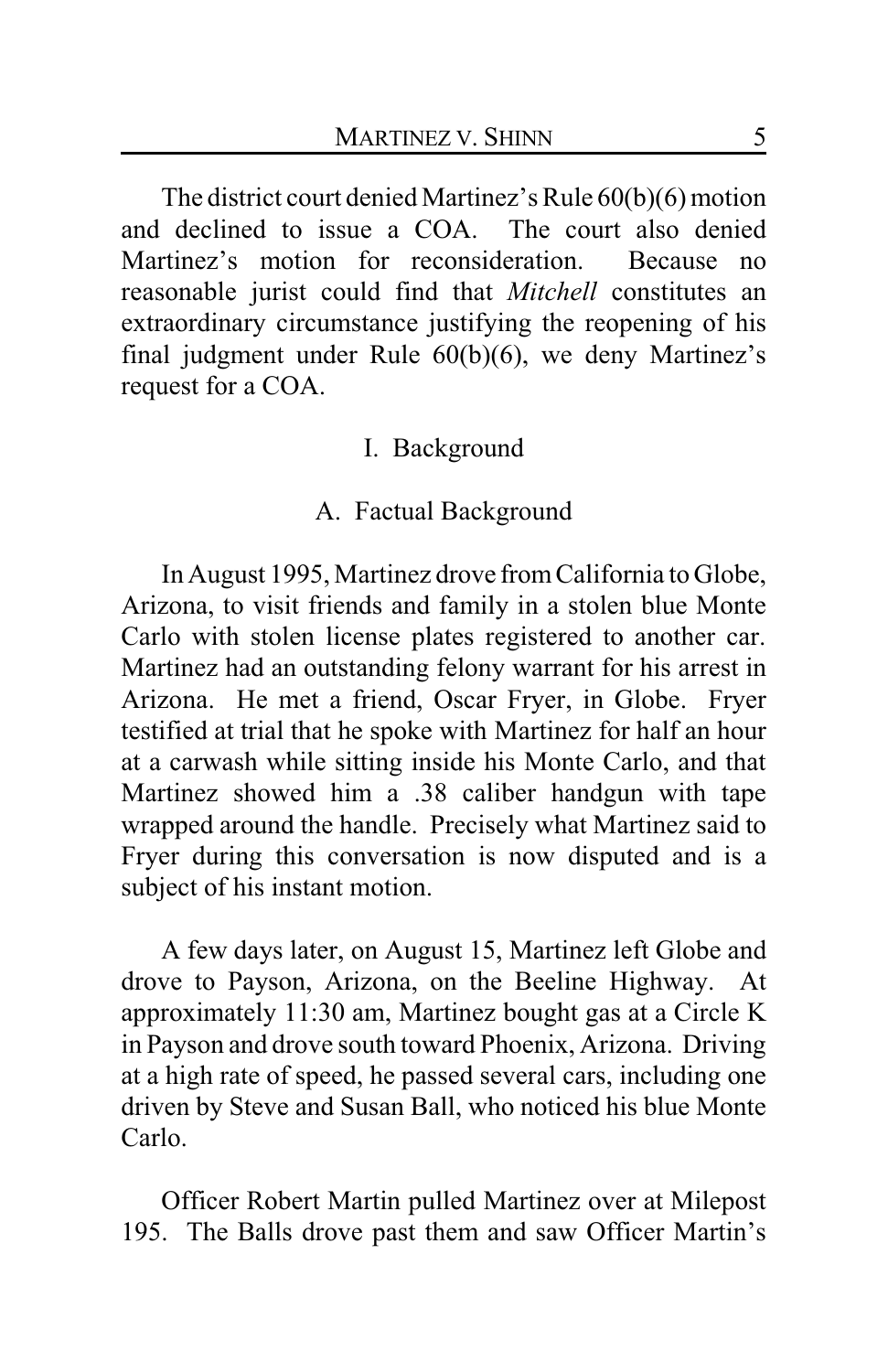patrol car stopped behind Martinez's Monte Carlo. The Balls both testified that they saw Martinez's driver's side door open, with Officer Martin standing inside the door, and both Officer Martin and Martinez "looking backwards" into the backseat of the car. Susan Ball recalled them remarking, "Oh, good, he got the speeding ticket." After the Balls passed, Martinez shot Officer Martin four times with a .38 caliber handgun. He shot him in the hand, neck, back, and face, killing him.

Shortly after Martinez killed Officer Martin, the Balls again saw him speeding in the blue Monte Carlo. Martinez passed them about a minute after they had passed him and Officer Martin on the side of the road. The Balls later saw Martinez run a red light and drive erratically. They also saw two police officers coming from the opposite direction with lights flashing. The Balls caught up with Martinez at a stop light and saw him "playing with something in the glove box." They wrote down his license plate numbers.

Martinez drove through Phoenix and reached Blythe, California, at around 4:00 pm, when he called his aunt, asking her to wire him money. At 6:00 pm, he called his aunt again asking her to wire him money. At approximately 8:00 pm, he entered a Mini-Mart in Blythe. He stole money from the cash register and shot and killed the clerk. Ballistics reports showed that a shell casing was consistent with the .9 mm ammunition used in Officer Martin's service weapon.

Martinez then drove to his cousin's home in Coachella, California. When police officers apprehended Martinez, they recovered a .38 caliber handgun from his friend Tommy Acuna, who identified it to police as "the murder weapon."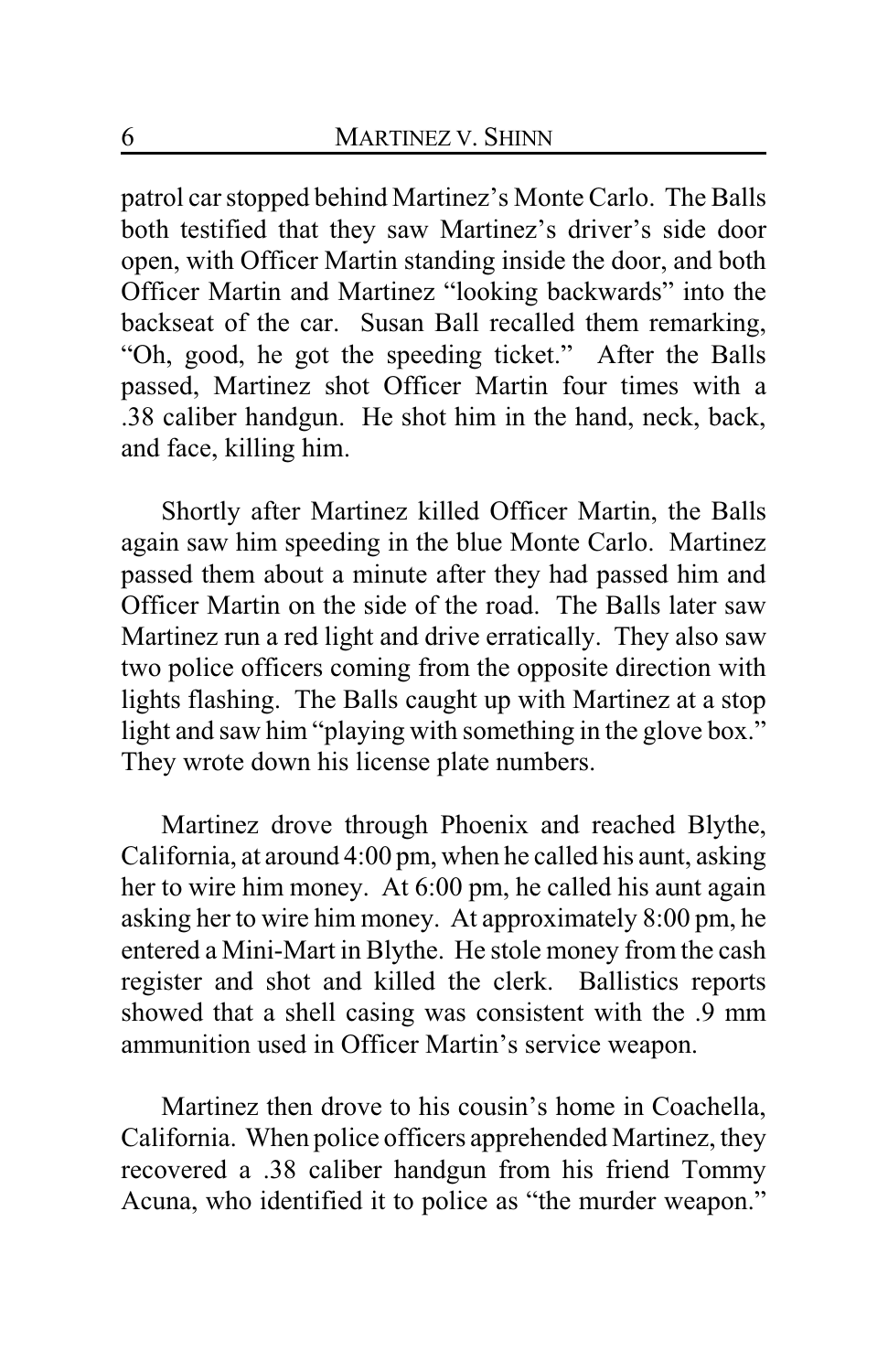Martinez had abandoned the Monte Carlo while fleeing on foot.

While in jail awaiting trial, Martinez called a friend, Eric Moreno. He told Moreno that "he got busted for blasting a *jura*"—slang for police officer. He also told him that one of his guns had been "stashed." Police officers obtained a warrant to search Martinez's friend Johnny Acuna's trailer and found Officer Martin's .9 mm handgun under a mattress.

An Arizona jury convicted Martinez of first-degree murder for killing Officer Martin, two counts of theft, and two counts of misconduct involving weapons. The judge sentenced Martinez to death for the murder conviction, and terms of imprisonment for the other crimes.

Martinez was separately indicted for the murder of the clerk of the Mini-Mart in Blythe, California. After he was tried and sentenced in Arizona, he was extradited to stand trial in Riverside County, California.

### B. Disputed Testimony

Martinez now seeks discovery to dispute two pieces of evidence—Detective Beatty's testimony that the Monte Carlo had a "punched ignition," and Oscar Fryer's testimony that Martinez had told him that he was "not going back to jail." This evidence was used at trial to help prove that Martinez killed Officer Martin with premeditation. Martinez's defense counsel argued lack of premeditation as an alternative defense in closing argument. Martinez's primary defenses throughout trial, however, were mistaken identity and failure of the prosecution to carry its burden of proof. In his instant motion, Martinez argued to the district court, and now argues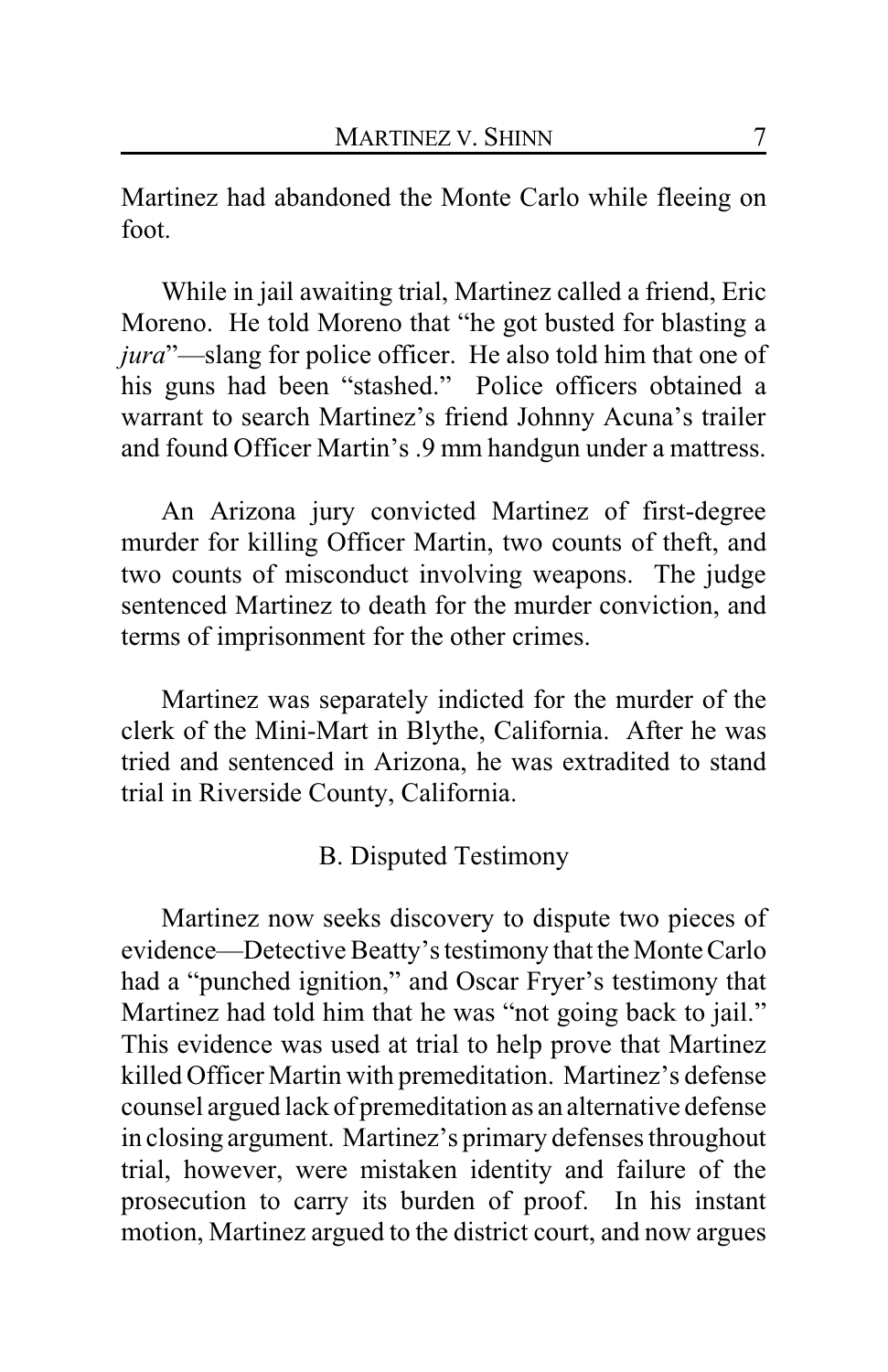to us, that the evidence he seeks under Rule 60(b)(6) would show that he did not kill Officer Martin with premeditation and that he is therefore actually innocent of first-degree murder. *See Sawyer v. Whitley*, 505 U.S. 333, 336 (1992).

# 1. Testimony of Detective Beatty

At trial, the prosecution called as a witness Detective Douglas Beatty, a Maricopa County homicide detective who was assigned to investigate Officer Martin's death. The court permitted the State to recall Detective Beatty to the stand to question him about the condition of the ignition of the Monte Carlo when it was recovered in California, in order to help prove that Martinez knew that it was stolen. Detective Beatty testified that when he attempted to turn on the recovered Monte Carlo with keys found in its glove compartment, he discovered that "the ignition switch to the Monte Carlo was missing." He described the ignition switch as "a hollow cavity" that could be turned on with "some sort of instrument," such as a screwdriver.

The prosecution indirectly referred to Detective Beatty's "punched" ignition testimony once during its rebuttal closing argument. The prosecution used the testimony to rehabilitate a witness who had identified Martinez as purchasing gas at the Circle K shortly before the shooting. The State referred to the Monte Carlo as stolen multiple times, in its opening statement and closing arguments, as part of its argument that Martinez had premeditated Officer Martin's killing.

After Martinez's trial in Arizona, he was tried in California for killing the clerk in the Mini-Mart. Prosecutors in the California case gave to Martinez files that they had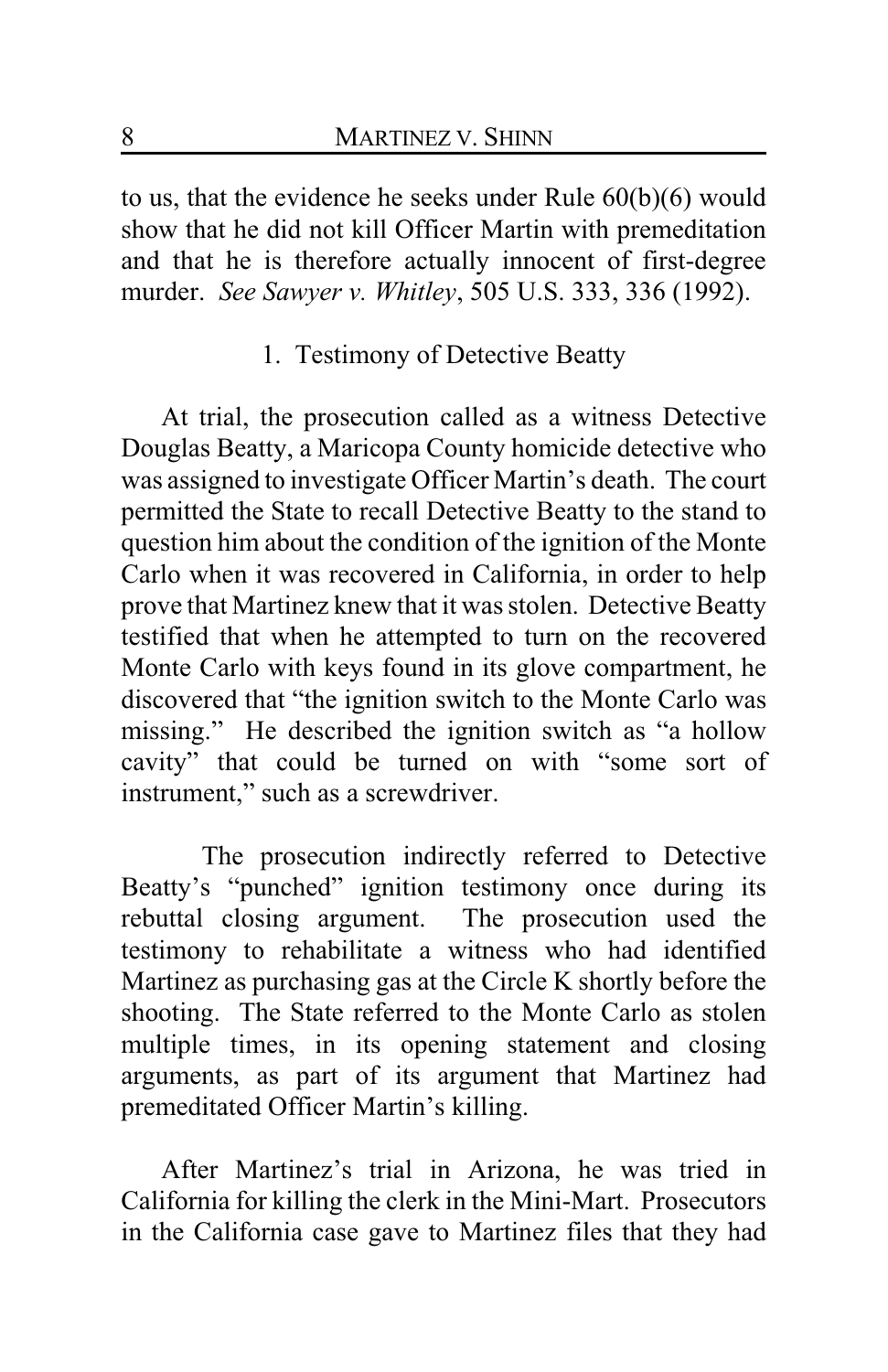obtained from the Arizona prosecutors. Those files included notes and a report from Ricci Cooksey, a California forensic examiner. Martinez argues that Cooksey's report "failed to note a punched ignition when the Monte Carlo was impounded at the time of Martinez's arrest." Cooksey's notes included the names and phone numbers of "Doug Beatty," of the "Maricopa Co. Sheriff," and of the lead prosecutor, "Bob Shutz [sic]," in Martinez's Arizona case. Martinez argues that these notes are evidence that Cooksey spoke to Arizona prosecutors prior to the Arizona trial. The California prosecutors also gave Martinez a photograph of the Monte Carlo showing an intact ignition. Martinez argues that this photograph shows that the ignition was not "punched" at the time of the crime, and that the photograph was "previously suppressed" by the Arizona prosecutors.

## 2. Testimony of Oscar Fryer

Also at trial, the prosecution called Oscar Fryer as a witness to testify about his conversation with Martinez at the Globe carwash prior to Officer Martin's murder. Fryer testified that Martinez had told him there was a warrant out for his arrest, that he was on probation, that he had a gun, and that if he was stopped by police, "he wasn't going back to jail."

In its closing argument, the prosecution repeatedly referred to Fryer's testimony, emphasizing Martinez's statement that "he wasn't going back to jail," as central evidence of both his motive and premeditation. The prosecution also emphasized two additional pieces of evidence showing premeditation: (1) the time between the traffic stop and the shooting, and (2) the four times that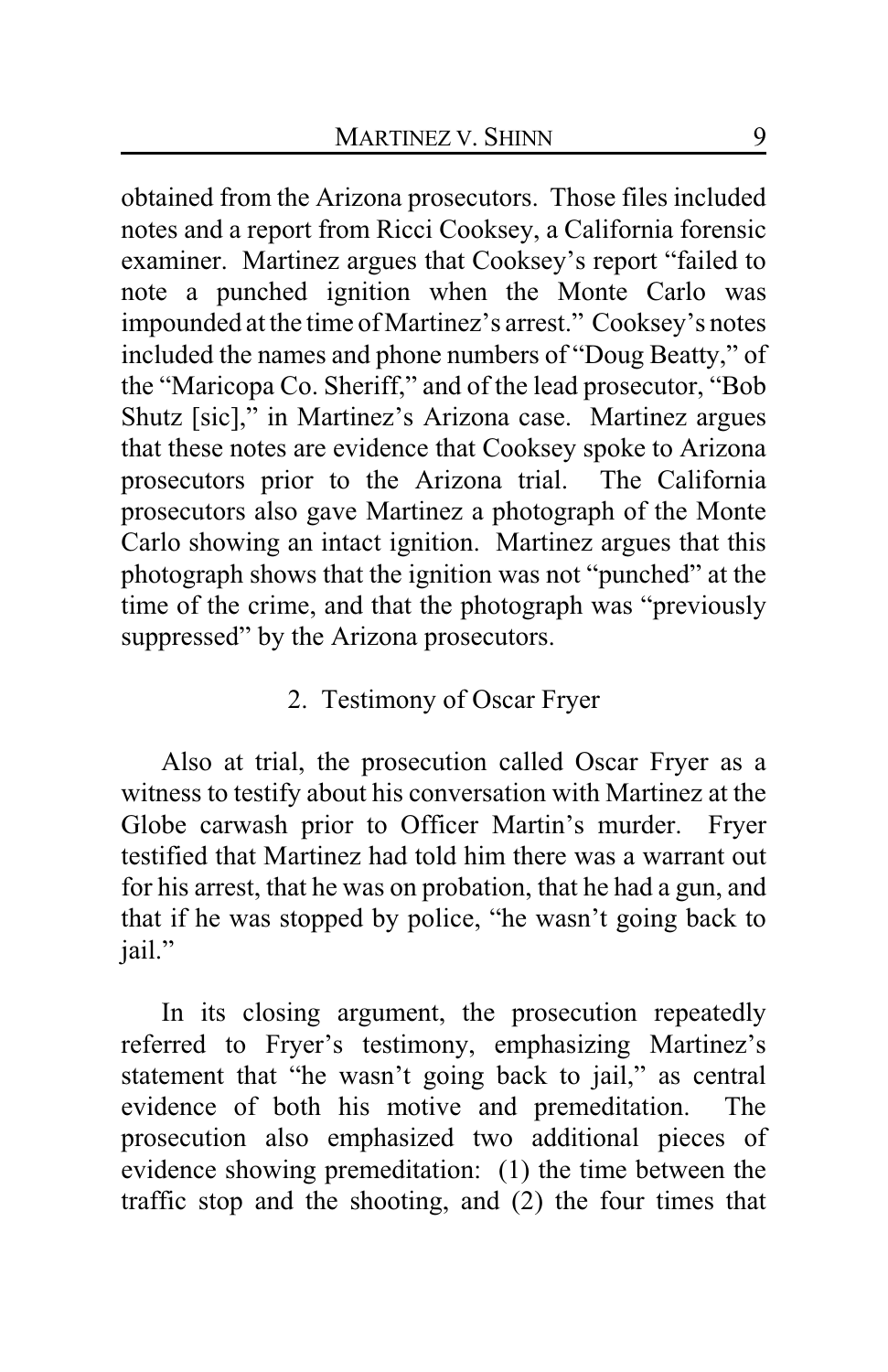Officer Martin was shot. That additional evidence was (and is) undisputed.

Seventeen years after Martinez's Arizona trial, Fryer spoke about his testimony to defense investigator Gerald Monahan, who had been appointed to work on Martinez's subsequent California case. Monahan declares that Fryer told him that he "was high on methamphetamine at the time he testified against Mr. Martinez at trial"; that "it was his opinion that Mr. Martinez would shoot it out with police if he were pulled over by police, rather than be arrested"; and that "Mr. Martinez did not tell Mr. Fryer that he would shoot it out with police if he were pulled over." Martinez argues that Fryer's statements, as reported by Monahan, support his claim that he did not premeditate the murder of Officer Martin, and that he is therefore actually innocent of the death penalty.

### C. Procedural History

The Supreme Court of Arizona affirmed Martinez's conviction and death sentence in May 2000. *State v. Martinez*, 999 P.2d 795 (Ariz. 2000). Martinez sought postconviction relief in state court, which the Superior Court denied. The Arizona Supreme Court denied his petition for review in May 2005.

Martinez filed a federal habeas petition on May 25, 2005. On April 30, 2007, Martinez filed a motion for evidentiary development in the district court. He sought to inspect the Monte Carlo's ignition switch to assess the veracity of Detective Beatty's testimony. He also sought to develop evidence that prosecutors withheld evidence undermining Oscar Fryer's credibility, in violation of *Brady v. Maryland*,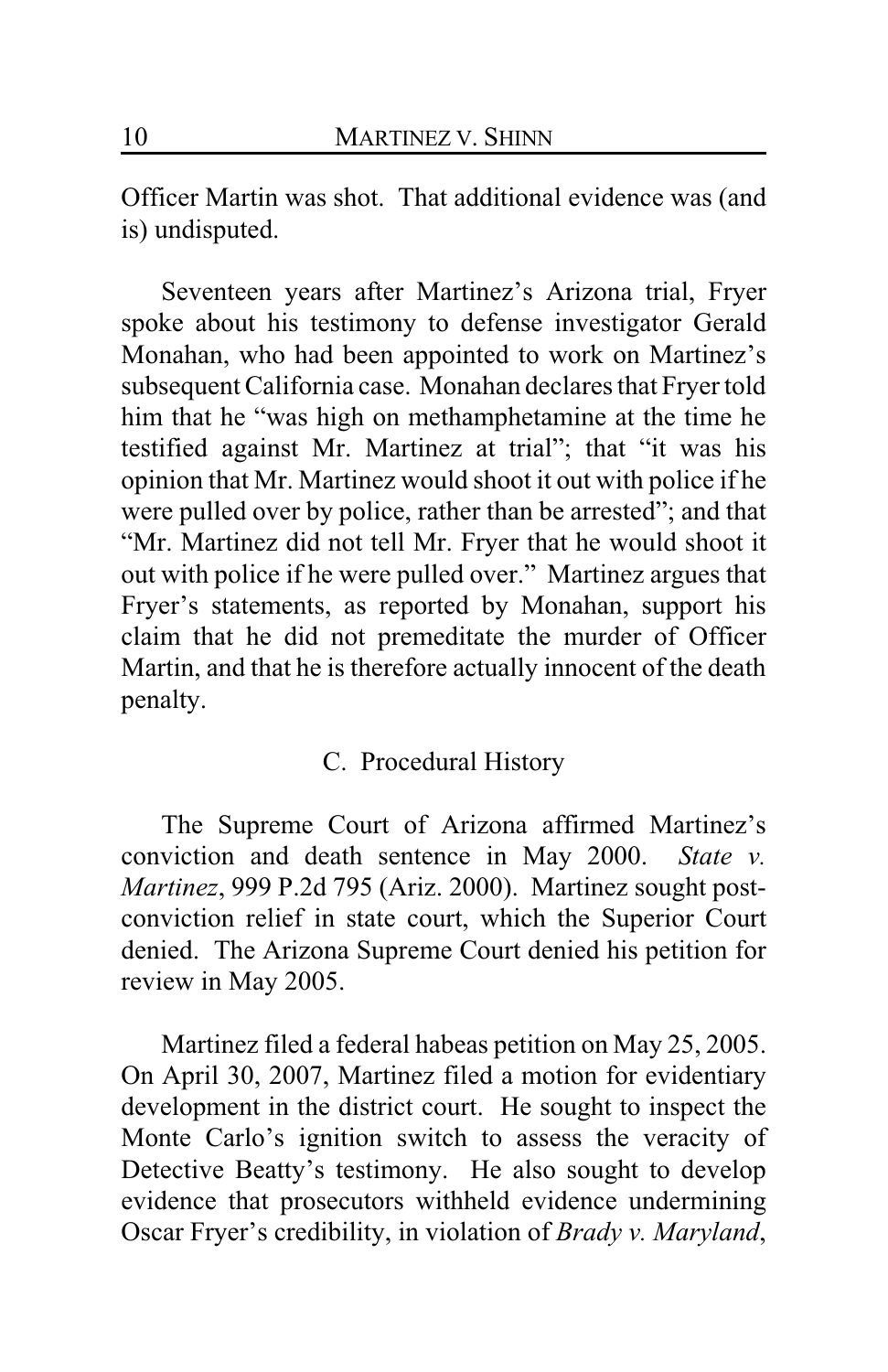373 U.S. 83 (1963), including evidence of Fryer's drug use and of a favorable plea deal. On September 7, 2007, Martinez filed a supplemental motion for evidentiary development, requesting the court's permission, *inter alia*, to test the keys found in the glove box of the Monte Carlo.

The district court denied Martinez's motions for evidentiary development. The court concluded that further discovery as to both Detective Beatty and Oscar Fryer would not establish Martinez's actual innocence of premeditated, first-degree murder. The court denied Martinez's habeas petition on March 20, 2008.

Martinez appealed from the district court's decision. While the appeal was pending, he filed a motion in the district court, styled as a "Request for Indication Whether Court Would Consider Motion for Relief from Judgment Pursuant to Rule 60(b) of the Federal Rules of Civil Procedure." The motion sought to reopen the court's final judgment to revisit the court's denial of his earlier motions for evidentiary development. The district court denied the motion.

Martinez then moved to stay appellate proceedings and for a limited remand to the district court. On July 7, 2014, we granted Martinez's motion for a limited remand to the district court for possible consideration of several procedurally defaulted claims in light of the Supreme Court's intervening decision in *Martinez v. Ryan*, 566 U.S. 1 (2012). We also remanded to allow Martinez to move for leave to file in the district court a motion styled as "a renewed Request for Indication Whether District Court Would Consider a Rule 60(b) Motion . . . for consideration of a possible *Brady*-*Napue* claim in light of newly discovered evidence."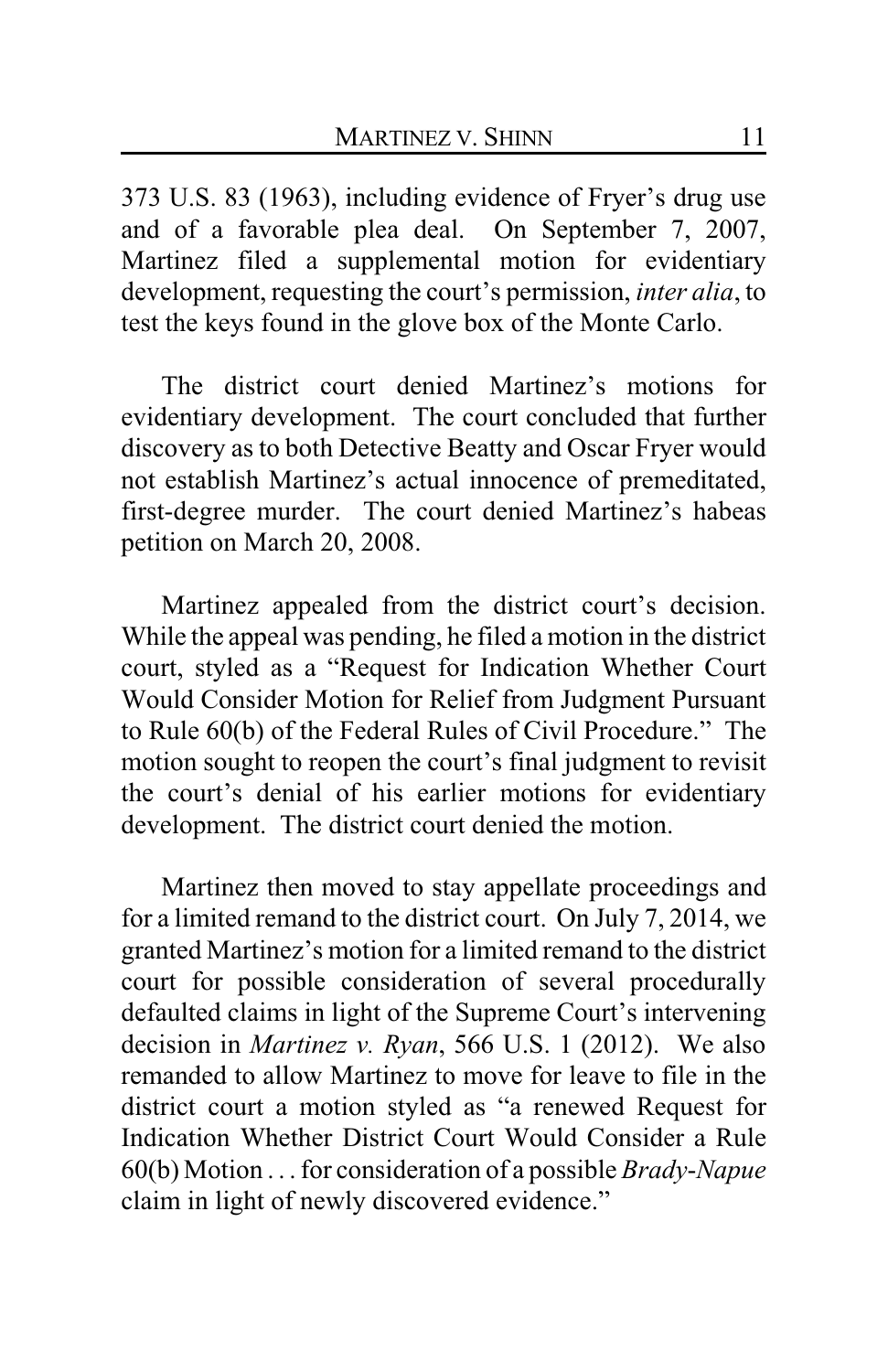Martinez filed a "Renewed Request for Indication Whether the District Court Would Consider a Rule 60(b) Motion and Supplemental *Martinez* Brief" in the district court. Martinez argued that under *Gonzalez v. Crosby*, 545 U.S. 524 (2005), his motion met the requirements for Rule 60(b)(6) relief on the grounds that he was attacking the integrity of the earlier habeas proceeding, that relief "is appropriate to accomplish justice," and that the basis for the relief was truly "extraordinary." He argued that the newly discovered photograph of the intact ignition of the Monte Carlo, and handwritten investigative notes suggesting that the ignition was intact when Martinez was driving the car, should have been produced to his defense counsel in Arizona. Martinez also sought evidence to develop the related *Napue* claim that prosecutors knowingly elicited false ignition testimony from Detective Beatty.

The district court declined Martinez's request to entertain a Rule 60(b)(6) motion. The district court characterized Martinez's request as raising new substantive claims, and therefore, as a second-or-successive petition. The district court denied Martinez's request to issue a COA. Martinez moved in this court for leave to file a motion for a COA, which we granted on October 7, 2016, expanding the COA to include all of his remanded claims.

In our opinion issued June 18, 2019, we affirmed the district court's denial of habeas corpus relief. *Martinez*, 926 F.3d at 1221. We declined to reach the discovery requests relevant to the potential *Brady* and *Napue* claims because the district court's ruling on Martinez's "Request for Indication" constituted a non-reviewable order that was procedural and "interlocutory in nature." *Id.* at 1229 (quoting *Scott v. Younger*, 739 F.2d 1464, 1466 (9th Cir. 1984)). The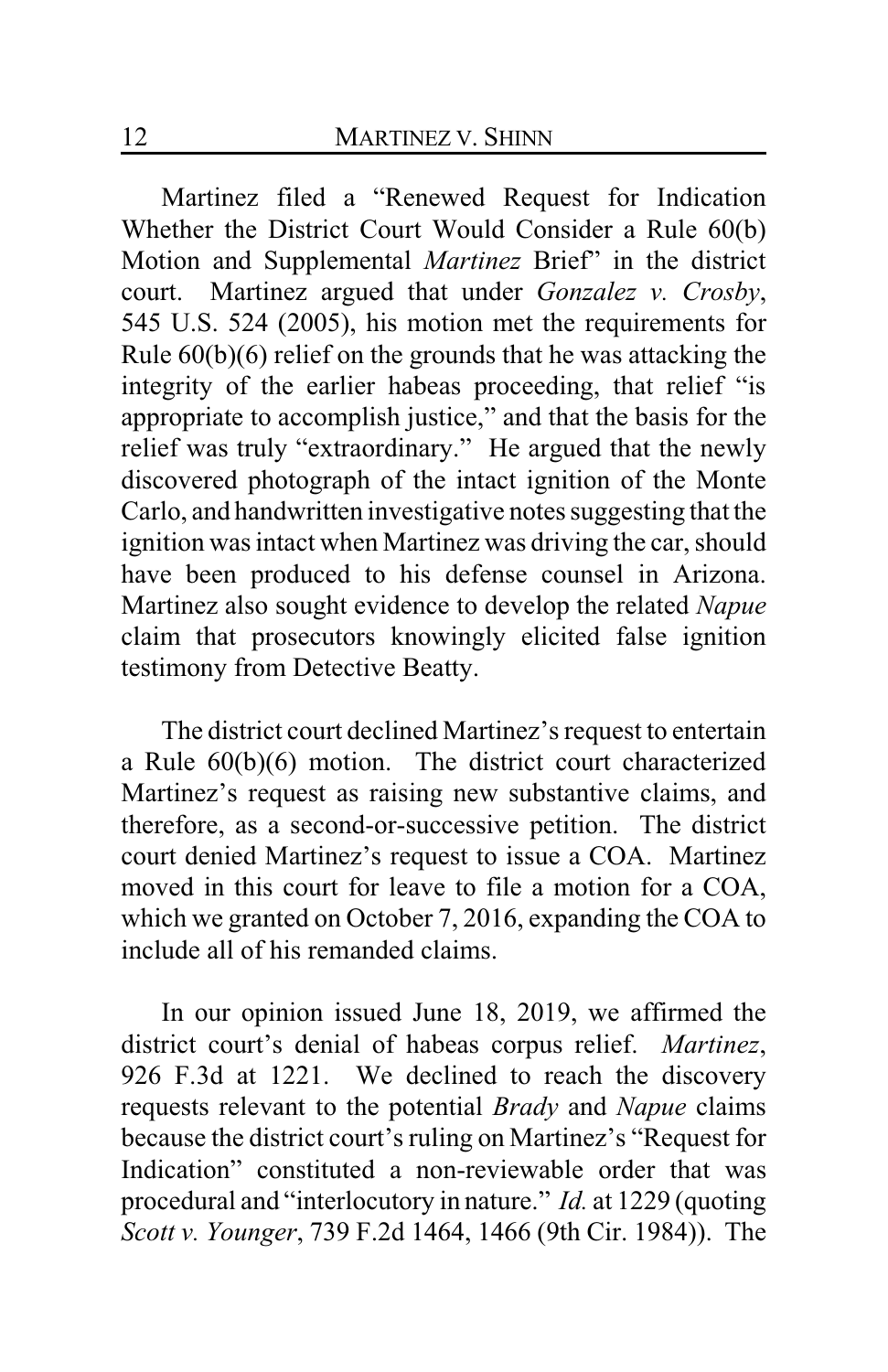Supreme Court of the United States denied certiorari. No. 19- 7627 (U.S. May 18, 2020).

On July 29, 2020, Martinez renewed his request in the district court under Rule 60(b)(6) for relief from judgment to obtain additional discovery to develop a potential *Napue* claim based on Detective Beatty's ignition testimony and an actual innocence claim based on the 2014 purported recantation of Oscar Fryer's guilt-phase trial testimony.

The district court denied Martinez's Rule 60(b)(6) motion and his request for a COA on March 23, 2021. Martinez moved for reconsideration, which the court also denied. The court explained in its order denying reconsideration that Martinez lacked "good cause" for discovery because the evidence, even if obtained, would not unsettle his conviction for first-degree premeditated murder. The court wrote, "Even if the fact that the car was stolen was removed from the equation, along with Martinez's statement that he intended not to go back to jail if stopped by police, the fact remains that Martinez had a warrant for his arrest and was illegally in possession of a handgun." Further, the court noted that to prove premeditation, "the state also relied heavily in closing arguments on the amount of time it would have taken Officer Martin to walk the distance from his vehicle to the stolen Monte Carlo, where he was shot at the driver's side door." The court determined that "the evidence supporting premeditation was overwhelming and uncontroverted." The court concluded that "Martinez has failed to demonstrate that *Mitchell* is an intervening change in law that constitutes extraordinary circumstances sufficient to permit him to reopen the judgment in these circumstances."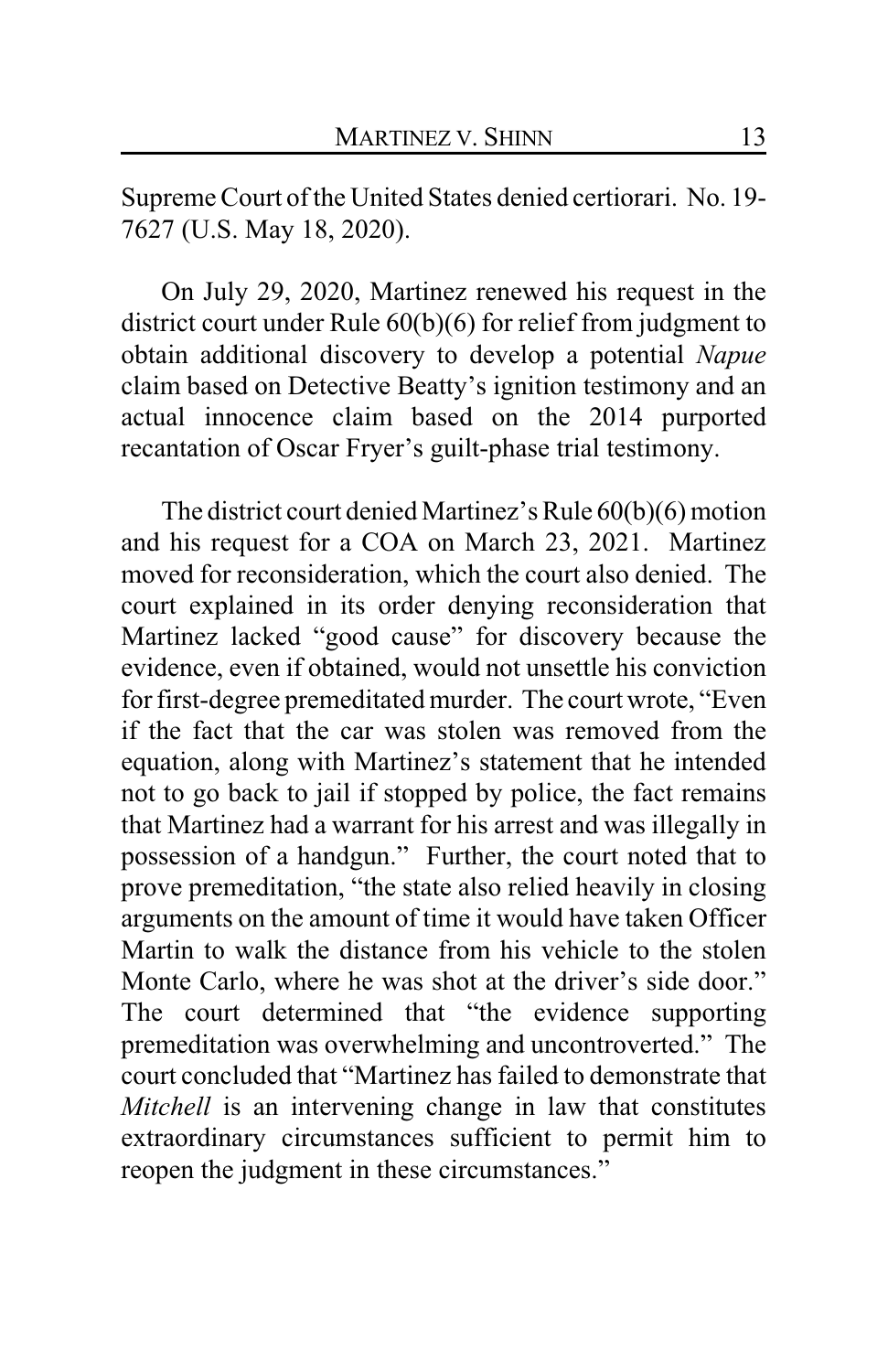Martinez timely filed a notice of appeal and moved for a COA in this court.

### II. Standard of Review

A COA is required in order to appeal the denial of a Rule 60(b) motion for relief from a district court's judgment denying federal habeas relief. *See United States v. Winkles*, 795 F.3d 1134, 1141–43 (9th Cir. 2015); *see also* 28 U.S.C. § 2253(c)(1) (establishing the general COA requirement for habeas petitioners); *Payton v. Davis*, 906 F.3d 812, 817–18 (9th Cir. 2018) (extending the COA requirement to a Rule 60(d) motion in a § 2254 habeas petition). A COA may only issue if the movant shows that (1) jurists of reason would find it debatable whether the district court abused its discretion in denying the Rule 60(b) motion, and (2) jurists of reason would find it debatable whether the underlying section 2255 motion or section 2254 petition states a valid claim of the denial of a constitutional right. *See Winkles*, 795 F.3d at 1143 (explaining that this test accords with the standard governing COAs for procedural rulings set forth in *Slack v. McDaniel*, 529 U.S. 473, 484–85 (2000), while also incorporating the standard of review applicable to Rule 60(b) motions—abuse of discretion).

The COA inquiry is a threshold inquiry that "is not coextensive with a merits analysis." *Buck v. Davis*, 137 S. Ct. 759, 773 (2017). At the COA stage, we ask "only if the District Court's decision was debatable." *Id.* at 774 (quoting *Miller-El v. Cockrell,* 537 U.S 322, 327, 348 (2003)). To meet this standard, the petitioner "must demonstrate that the issues are debatable among jurists of reason; that a court could resolve the issues in a different manner; *or* that the questions are adequate to deserve encouragement to proceed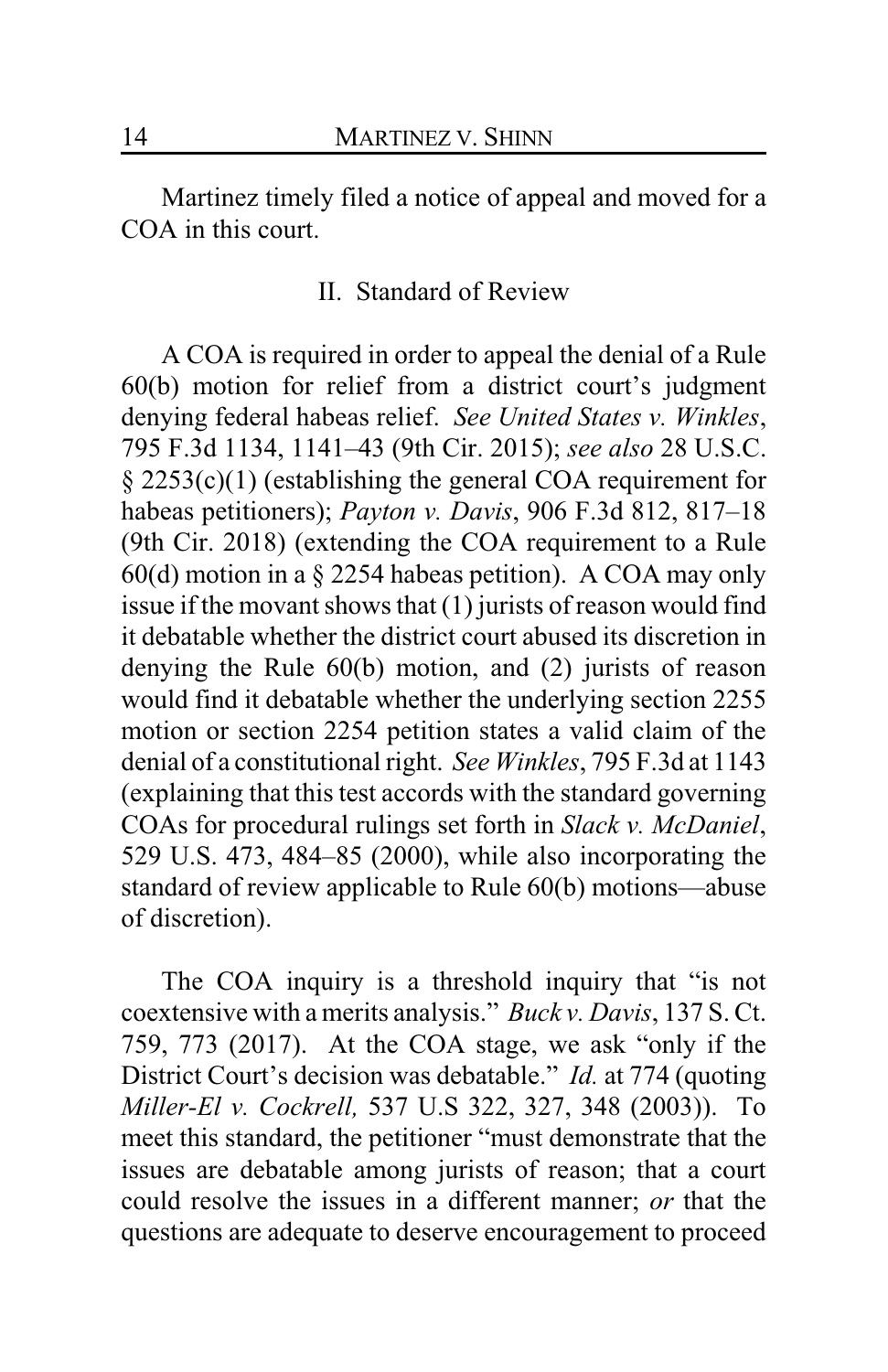further." *Lambright v. Stewart*, 220 F.3d 1022, 1025 (9th Cir. 2000) (internal quotation marks and brackets omitted) (quoting *Barefoot v. Estelle*, 463 U.S. 880, 893 n.4 (1983)).

III. Discussion

A. Rule 60(b)

Rule 60(b) provides for relief from a district court's final judgment on six grounds:

> (1) mistake, inadvertence, surprise, or excusable neglect; (2) newly discovered evidence that, with reasonable diligence, could not have been discovered in time to move for a new trial under Rule 59(b); (3) fraud (whether previously called intrinsic or extrinsic), misrepresentation, or misconduct by an opposing party; (4) the judgment is void; (5) the judgment has been satisfied, released, or discharged; it is based on an earlier judgment that has been reversed or vacated; or applying it prospectively is no longer equitable; or (6) any other reason that justifies relief.

Fed. R. Civ. P. 60(b). A court's power to vacate judgments under Rule 60(b) in order "to accomplish justice" is balanced against "the strong public interest in the timeliness and finality of judgments." *Phelps v. Alameida*, 569 F.3d 1120, 1135 (9th Cir. 2009) (alterations and internal quotation marks omitted).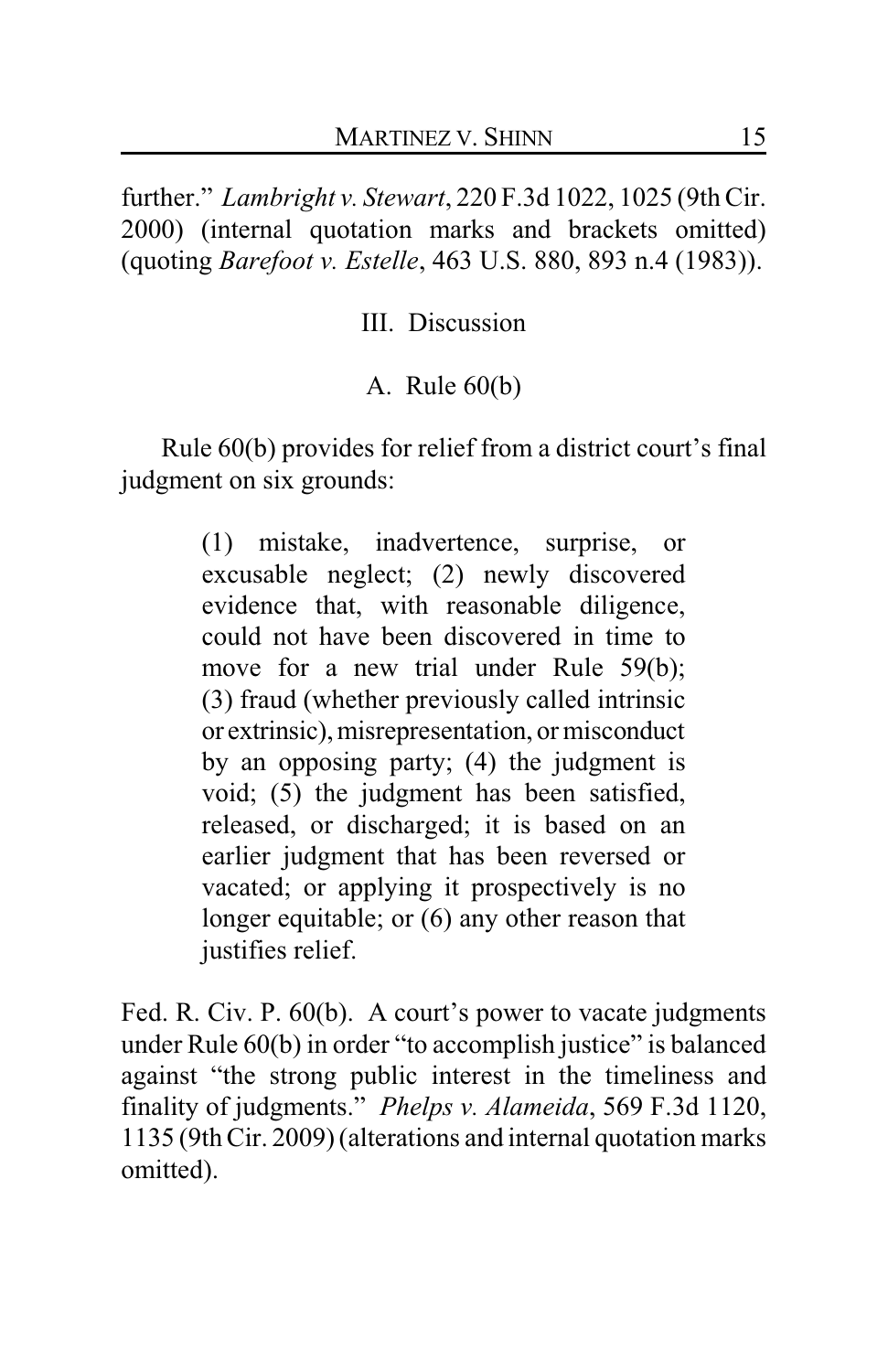Some Rule 60(b) motions are available to federal habeas petitioners despite the enactment of the Antiterrorism and Effective Death Penalty Act of 1996 ("AEDPA"). In relevant part, AEDPA establishes three requirements for second or successive habeas petitions:

> First, any claim that has already been adjudicated in a previous petition must be dismissed. [28 U.S.C.] § 2244(b)(1). Second, any claim that has *not* already been adjudicated must be dismissed unless it relies on either a new or retroactive rule of constitutional law or new facts showing a high probability of actual innocence. § 2244(b)(2). Third, before the district court may accept a successive petition for filing, the court of appeals must determine that it presents a claim not previously raised that is sufficient to meet § 2244(b)(2)'s new-rule or actualinnocence provisions.  $\S$  2244(b)(3).

*Gonzalez*, 545 U.S. at 529–30. However, "[w]hen no 'claim' is presented, there is no basis for contending that the Rule 60(b) motion should be treated like a habeas corpus application," and therefore the motion may be considered by a district court. *Id.* at 533. Rule 60(b) motions alleging a "previous ruling which precluded a merits determination was in error—for example, a denial for such reasons as failure to exhaust, procedural default, or statute-of-limitations bar," or alleging "some defect in the integrity of the federal habeas proceedings," such as "[f]raud on the federal habeas court," do not advance a "claim" and are permitted despite AEDPA. *Id.* at 532, 532 nn.4–5. On the other hand, motions asking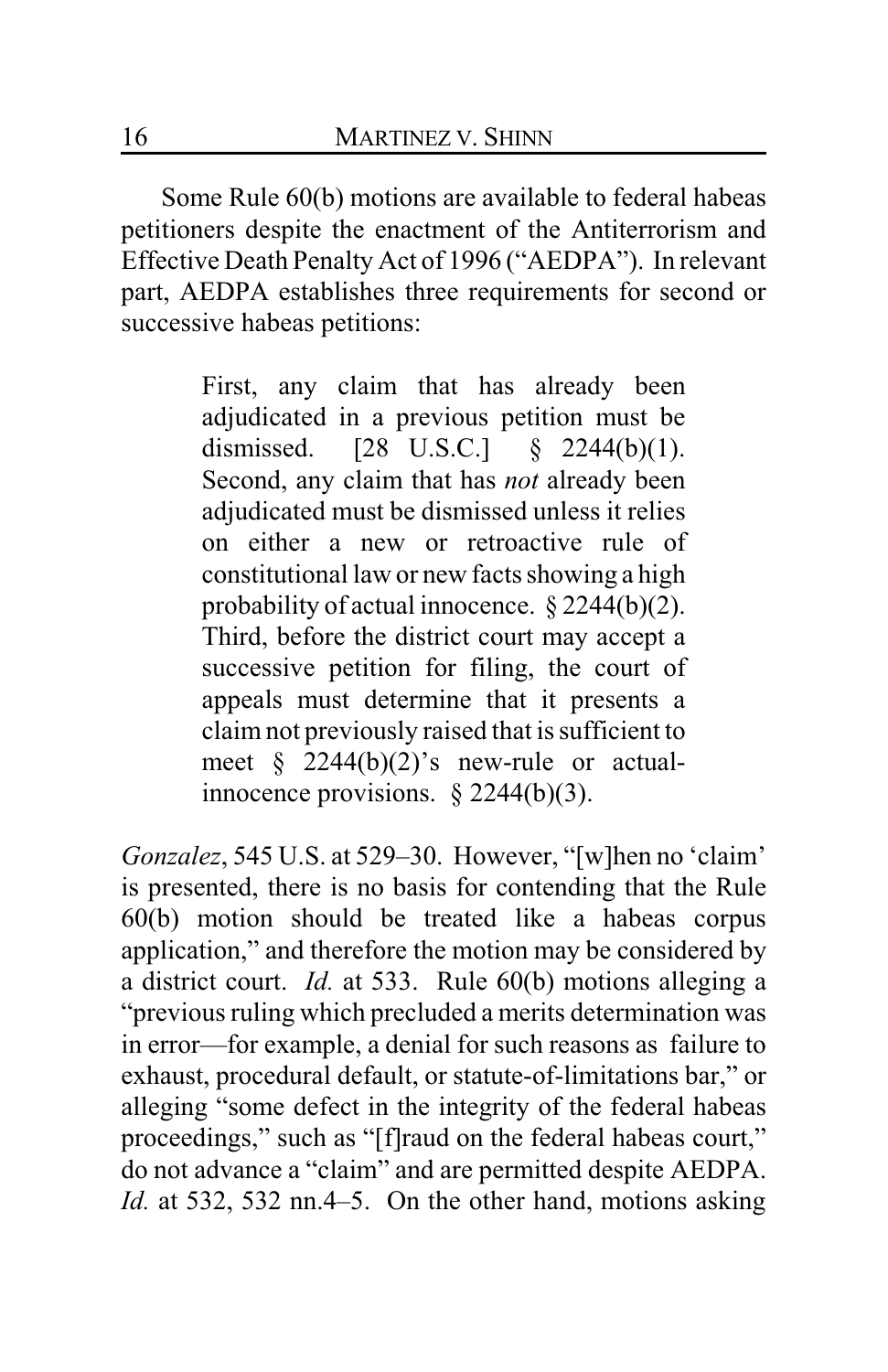"for a second chance to have the merits determined favorably" are not. *Id.* at 532 n.5.

Rule 60(b)(6), upon which Martinez relies, is a catchall provision that depends on the "exercise of a court's ample equitable power . . . to reconsider its judgment." *Phelps*, 569 F.3d at 1135. A movant seeking relief under Rule 60(b)(6) is required "to show 'extraordinary circumstances' justifying the reopening of a final judgment." *Gonzalez*, 545 U.S. at 535 (quoting *Ackermann v. United States*, 340 U.S. 193, 199 (1950)). "Extraordinary circumstances occur where there are 'other compelling reasons' for opening the judgment" that prevented the movant from raising the basis of the motion during the pendency of the case. *Bynoe v. Baca*, 966 F.3d 972, 979, 983 (9th Cir. 2020) (quoting *Klapprott v. United States*, 335 U.S. 601, 613 (1949)). Although "[s]uch circumstances will rarely occur in the habeas context," *Gonzalez*, 545 U.S. at 535, "Rule 60(b)(6) can and should be 'used sparingly as an equitable remedy to prevent manifest injustice,'" *Hall v. Haws*, 861 F.3d 977, 987 (9th Cir. 2017) (quoting *United States v. Alpine Land & Reservoir Co.*, 984 F.2d 1047, 1049 (9th Cir. 1993)).

We held in *Phelps* that an intervening change in law can constitute an "extraordinary circumstance" justifying relief under Rule 60(b)(6) for habeas petitioners, but that courts must analyze motions under Rule 60(b)(6) using a "case-bycase inquiry" that balances numerous factors. 569 F.3d at 1133. "A relevant alteration to constitutional rights, for example, may be sufficient, but a narrow change in peripheral law is 'rarely' enough." *Bynoe*, 966 F.3d at 983 (citations omitted). In *Phelps*, we outlined six non-exhaustive factors that are to be flexibly considered to determine whether a post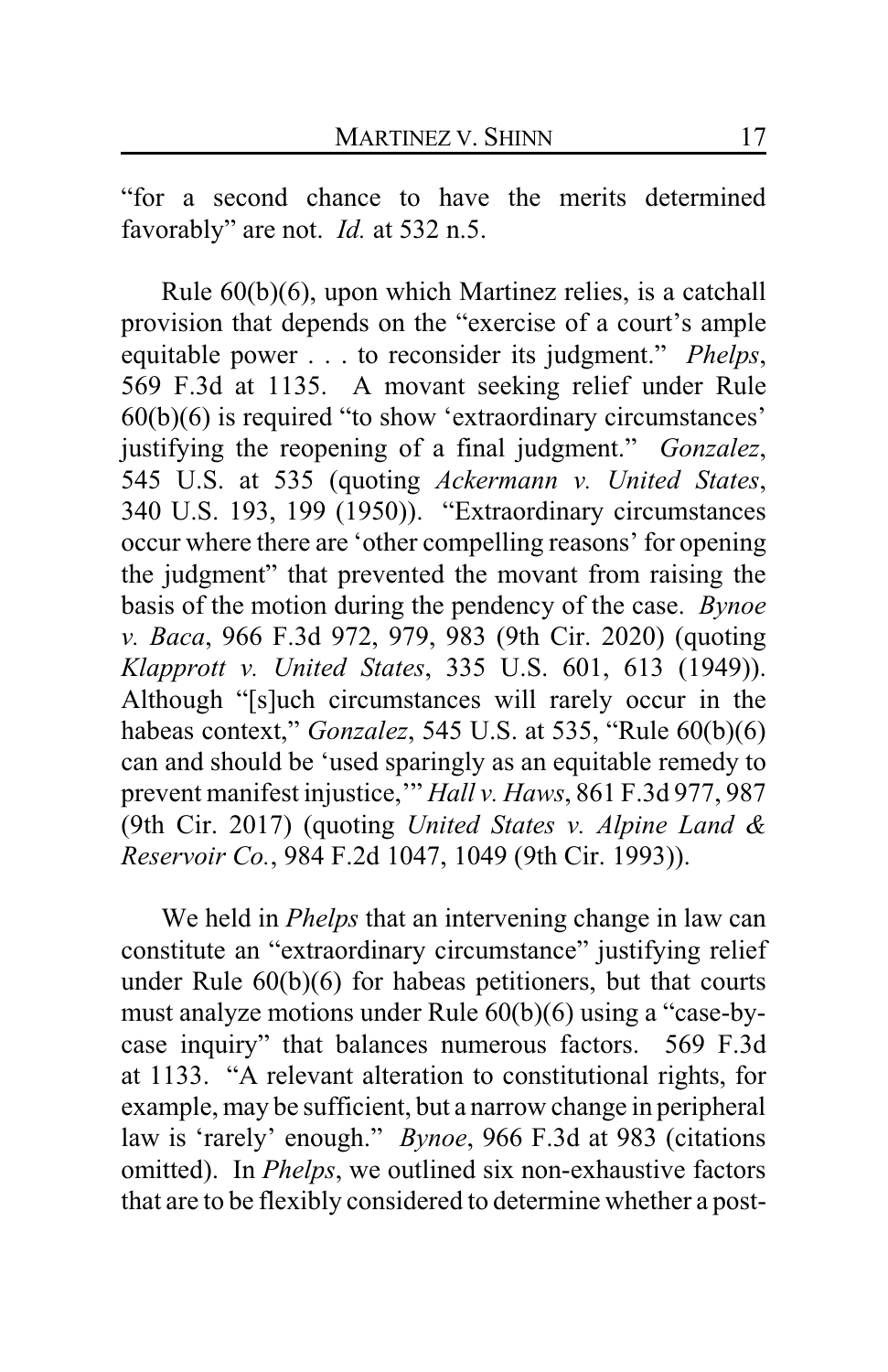judgment change in the law meets the "extraordinarycircumstances" requirement:

> (1) [T]he nature of the legal change, including whether the change in law resolved an unsettled legal question; (2) whether the movant exercised diligence in pursuing reconsideration of his or her claim; (3) the parties' reliance interests in the finality of the judgment; (4) the delay between the finality of the judgment and the Rule 60(b)(6) motion; (5) the relationship between the change in law and the challenged judgment; and (6) whether there are concerns of comity that would be disturbed by reopening a case.

*Id.* at 983 (summarizing *Phelps*, 569 F.3d at 1134–40). Relevant here, "only [legal rulings] that may have affected the outcome of the judgment the petitioner seeks to review should weigh toward a finding of extraordinary circumstances." *Id.* at 986. "[W]e consider . . . whether the change in law affects an issue dispositive to the outcome of the case." *Id.* In the case before us, as we explain below, *Mitchell* does not substantially affect either Martinez's underlying case or his request for discovery. The only effect of *Mitchell* is to make clear that the district court had jurisdiction to consider his Rule 60(b)(6) request.

## B. *Mitchell*

In *Mitchell*, Lezmond Mitchell, a Navajo citizen sentenced to death for a carjacking resulting in death, moved under Rule 60(b)(6) for relief from final judgment following his unsuccessful § 2255 habeas proceedings. 958 F.3d at 780,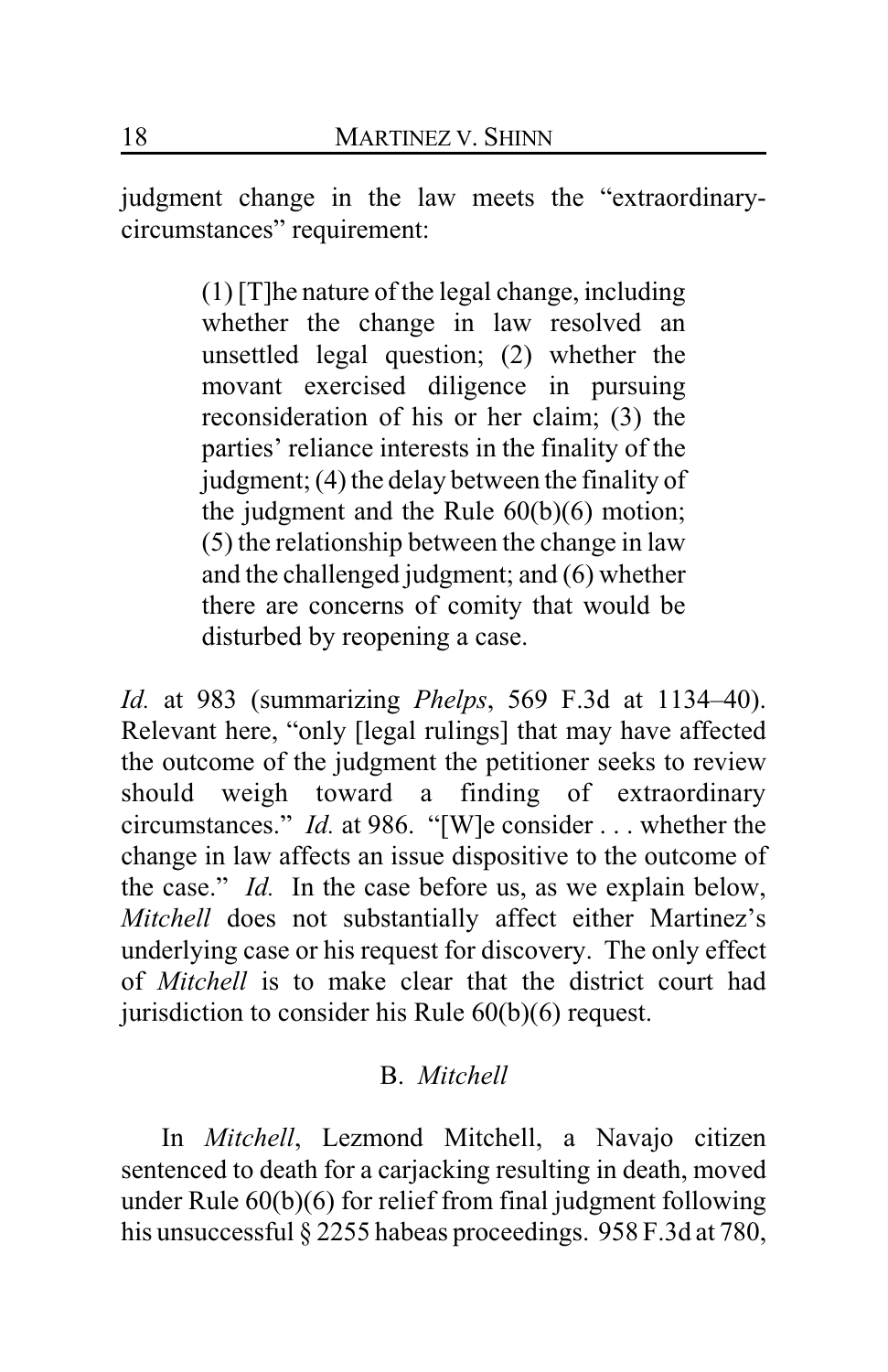783. Mitchell challenged the court's earlier procedural rulings denying him authorization to interview the jurors at his criminal trial to investigate juror misconduct. *Id.* at 779. In 2009, the district court found that Mitchell did not show good cause for the requested interviews because he identified no evidence of juror misconduct. *Id.* In 2018, Mitchell moved for relief from the district court's 2009 ruling, arguing that the Supreme Court's intervening decision in *Peña-Rodriguez v. Colorado*, 137 S. Ct. 855 (2017), significantly changed the law governing requests to interview jurors for racial bias and therefore constituted an "extraordinary circumstance" justifying reopening his habeas proceeding under Rule 60(b)(6). *Mitchell*, 958 F.3d at 779. The Court in *Peña-Rodriguez* had held that juror statements demonstrating racial animus could be admissible as evidence notwithstanding the longstanding no-impeachment rule barring juror testimony about deliberations and Rule 606(b) of the Federal Rules of Evidence. *Peña-Rodriguez*, 137 S. Ct. at 869–70.

In *Mitchell*, we considered the district court's jurisdiction to entertain Mitchell's Rule 60(b)(6) motion. We held, as a matter of first impression, that a "prisoner's request to develop evidence for a *potential new claim*" does not qualify as a "claim" under *Gonzalez* if it does not assert a federal basis for relief fromthe prisoner's conviction or sentence, but rather simply gives a prisoner "the opportunity to attempt to develop a claim" that might entitle him or her to relief. *Mitchell*, 958 F.3d at 786 (emphasis added). Therefore, such a request for discovery brought under Rule 60(b) was not barred as a "disguised second or successive" habeas application, and "the district court had jurisdiction to decide [Mitchell's] Rule 60(b)(6) motion." *Id.*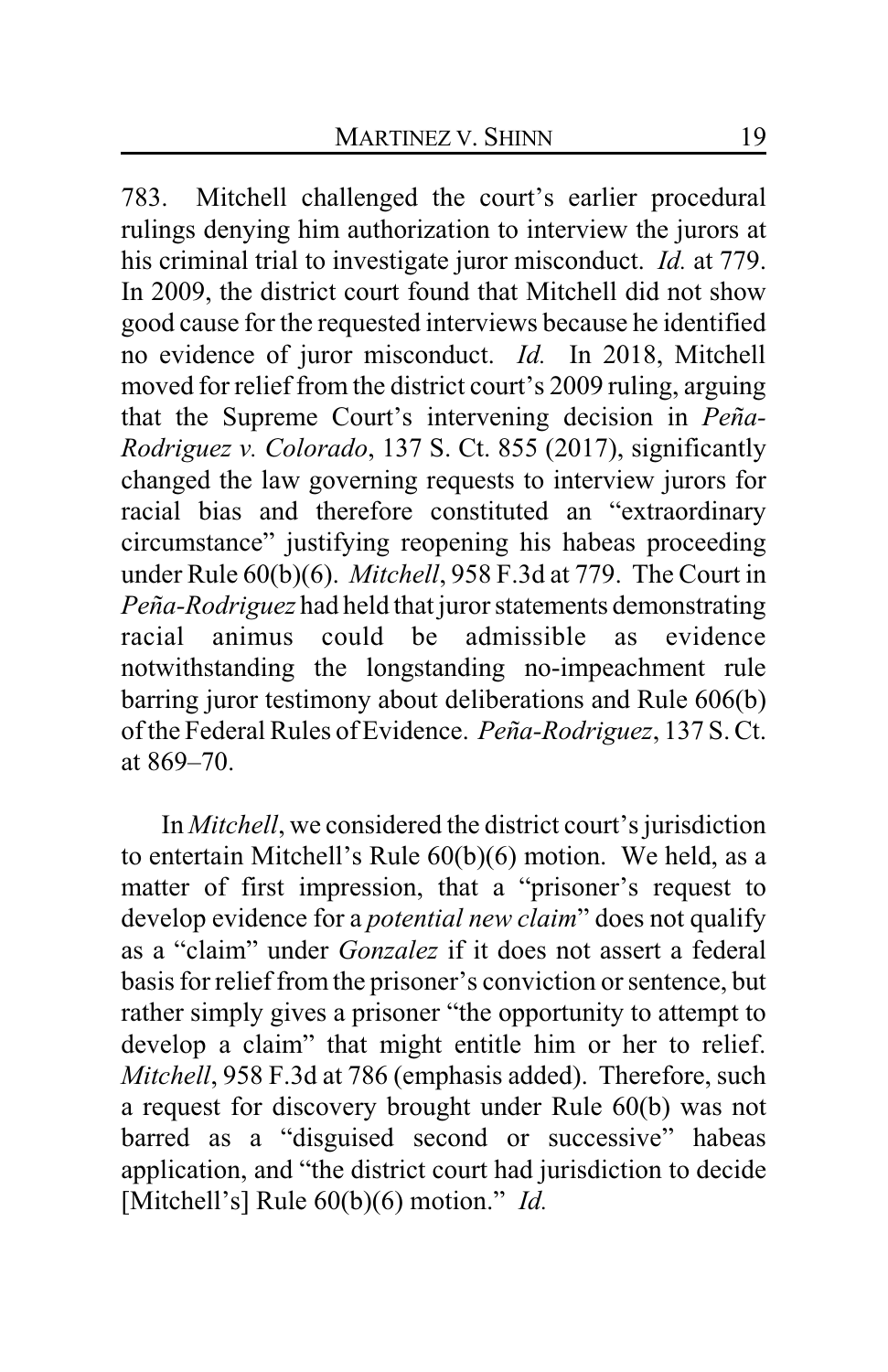We then turned to the question of whether Mitchell had established "extraordinary circumstances" that would justify the reopening of his case under Rule 60(b)(6). *Id.* ("[W]e consider whether the alleged extraordinary circumstance, such as a change in the law, was material to the prisoner's claim*.*"). We explained, "a mere development in jurisprudence, as opposed to an unexpected change, does not constitute an extraordinary circumstance for purposes of Rule 60(b)(6)." *Id.* at 787. We considered the legal change wrought by the Supreme Court's decision in *Peña-Rodriguez* and rejected Mitchell's contention that it represented such a "fundamental change in the law relevant to his request to interview jurors . . . [that] the district court was obliged to grant his Rule 60(b)(6) motion." *Id.* at 790. Rather, we held, "[a]lthough *Peña-Rodriguez* established a new exception to Rule 606(b), this change in law left untouched the law governing investigating and interviewing jurors." *Id.* We concluded that because Mitchell failed to present an extraordinary circumstance that would justify reopening in his case, "the district court did not abuse its discretion by denying Mitchell's Rule 60(b) motion." *Id.* at 792.

### C. Martinez's Rule 60(b)(6) Motion

In his Rule 60(b)(6) motion, Martinez relied on *Mitchell* for two propositions: (1) that *Mitchell* provided the district court with jurisdiction to consider his motion requesting discovery to develop potential *Napue* and actual innocence claims under Rule 60(b)(6) because it is not a disguised second or successive petition; and (2) that *Mitchell* constitutes an extraordinary change in the law governing post-judgment requests for discovery and therefore authorizes the district court to grant his motion under Rule  $60(b)(6)$ . Martinez's first proposition is correct, but his second is not.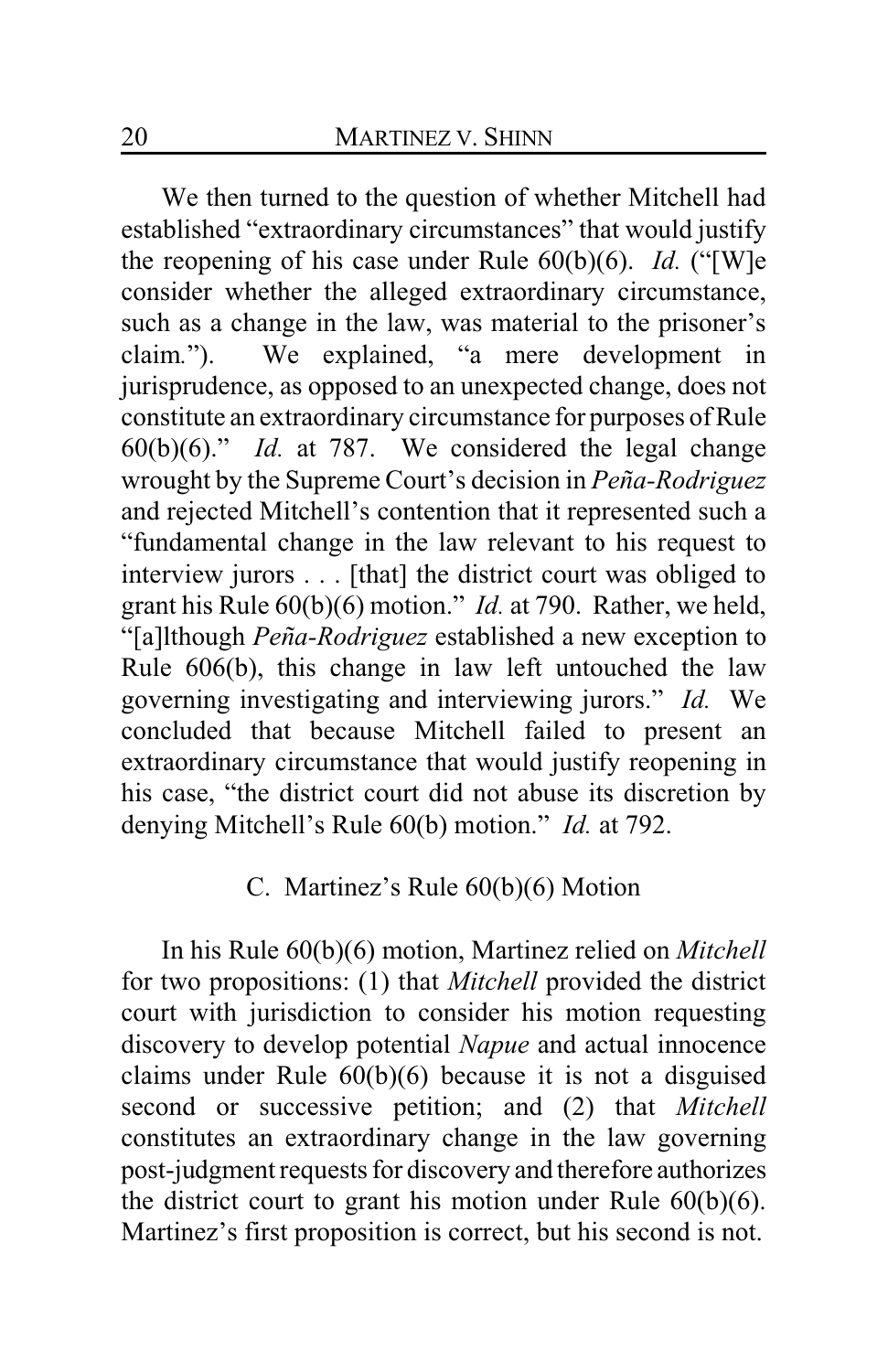We agree with Martinez's assertion that, under our holding in *Mitchell*, the district court had jurisdiction to consider his Rule 60(b)(6) motion for discovery to develop potential claims. The district court correctly declined to dismiss Martinez's Rule 60(b)(6) motion as a disguised second or successive petition.

The district court initially assumed that *Mitchell* constituted an "extraordinary change in the law" such that it could entertain Martinez's motion. Based on that assumption, the district court denied his motion on the merits. We do not assume, as the district court initially did,**<sup>1</sup>** that *Mitchell* constitutes an "extraordinary circumstance" under Rule 60(b)(6). Applying the factors set forth in *Phelps*, 569 F.3d at 1134–40, we find that the holding in *Mitchell* falls short of satisfying the extraordinary circumstances requirement here.

There is no question that *Mitchell* established new law in this circuit as to the district court's jurisdiction to hear Rule 60(b) motions for post-judgment discovery in habeas cases. Our new holding in *Mitchell* was that a district court has jurisdiction to consider discovery requests brought pursuant to Rule 60(b). *Mitchell*, 958 F.3d at 785–86. But there was no new law with respect to the discovery request itself. *See id.* at 790. Rather, we held that *Peña-Rodriguez* was not an extraordinary change in the law governing access to jurors such that a Rule 60(b)(6) motion was authorized. *Id.* at 791.

**<sup>1</sup>** Although the district court initially assumed *arguendo* that *Mitchell* was an extraordinary change in the law, in its order denying reconsideration, the court concluded that "Martinez has failed to demonstrate that *Mitchell* is an intervening change in law that constitutes extraordinary circumstances sufficient to permit him to reopen the judgment in these circumstances."